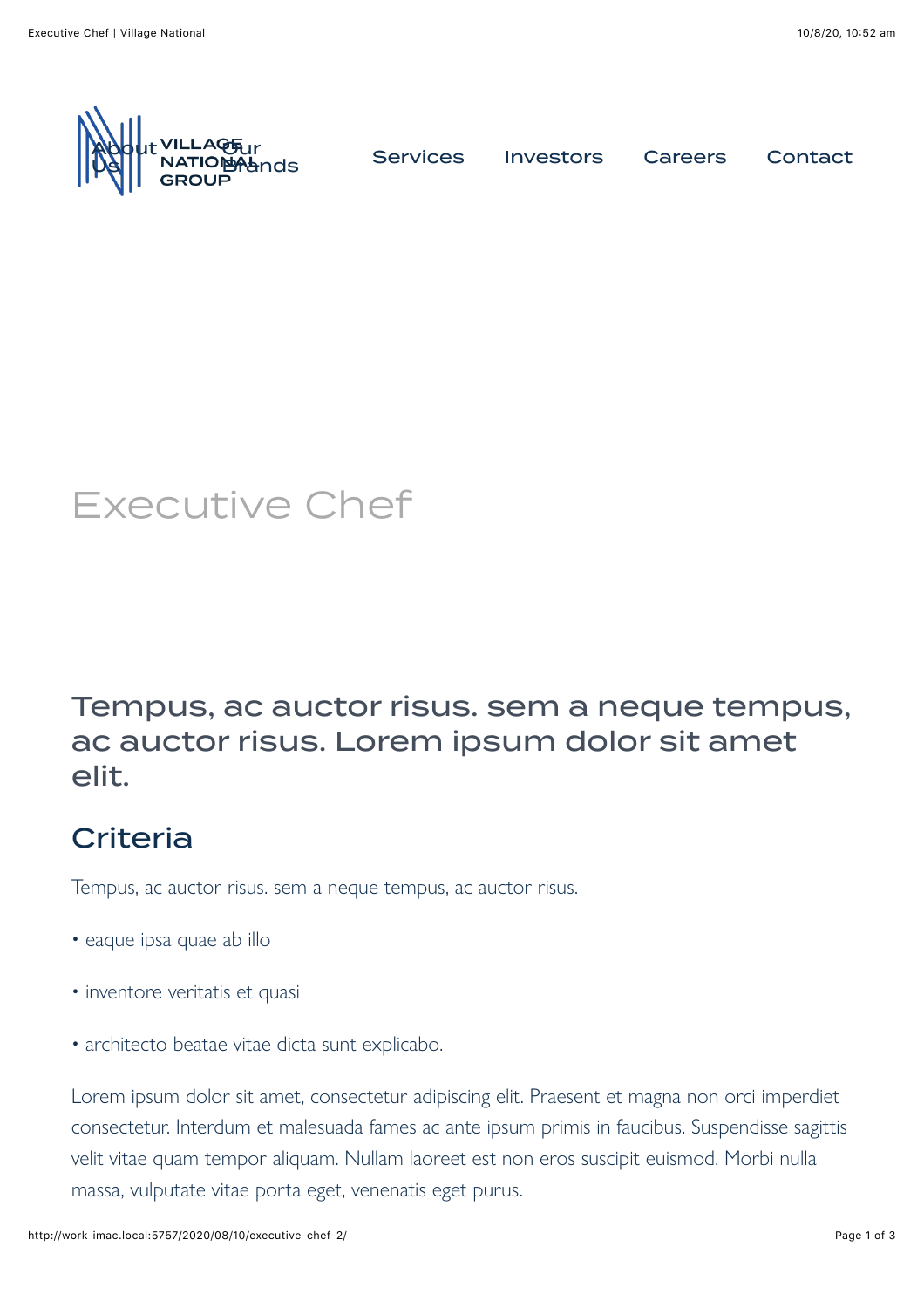[DOWNLOAD POSITION DESCRIPTION](http://work-imac.local:5757/2020/08/10/executive-chef-2/)

#### [APPLY NOW](http://work-imac.local:5757/2020/08/10/executive-chef-2/)





Village National Holdings Ltd Level 1, 764 Stanley Street Wooloongabba, QLD 4102

[About Us](http://work-imac.local:5757/about-us/) [Our Brands](http://work-imac.local:5757/our-brands/) [Services](http://work-imac.local:5757/services/) [Investors](http://work-imac.local:5757/investors/) [Careers](http://work-imac.local:5757/careers/) [Contact](http://work-imac.local:5757/contact/)

#### [SUBSCRIBE TO OUR NEWSLETTER](http://work-imac.local:5757/)

Phone 07 3185 1759

Group Brands

VILLAGE<br>NATIONA

[VISIT WEBSITE](http://work-imac.local:5757/vnc/site/here)



 $\circledcirc$  olcs

Lorem ipsum dolor sit amet,

consectetur vivamus voutpat sem a neque ac actor ris.

[VISIT WEBSITE](http://work-imac.local:5757/oics/site/here)